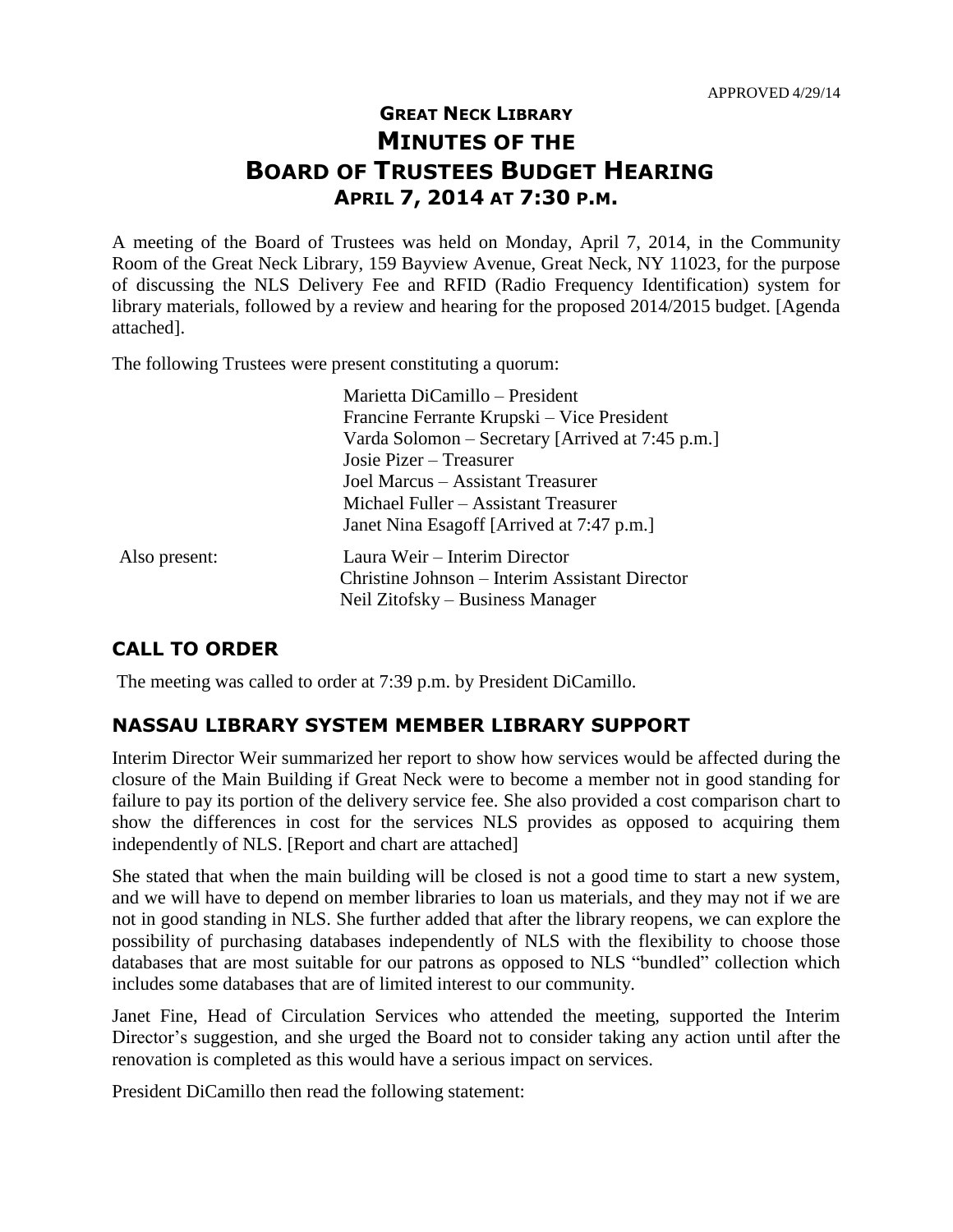"I don't want to rehash every issue between the Nassau Library System and the GNL, but know there are many. To identify some: the GNL is being financially penalized because we have a large library system (consisting of four buildings) and are committed to provide excellent library services. Because our budget exceeds \$8,000,000 annually we pay the highest of all Nassau County libraries, NLS refuses to consider the three braches as separate entities yet refuses to deliver any materials to any of our other "satellite" locations. We requested a review of the NLS budget, line by line, to determine if anything could be reduced, to my knowledge this exercise has never been done. We want accountability – a justification of the over \$1,000,000 NLS ask – they refuse to provide an accurate accounting of the services that Great Neck uses on a cost basis. They don't utilize competitive billing on their database subscriptions. Member Library Trustees have little or no influence over the costs to be borne by the end users. Last, NLS openly refuses to adopt all aspects of the Public Officer's Law, Freedom of Information Law or the Open Meeting's Law, which the GNL voluntarily adopted decades ago.

This so called "fee' is in reality an additional tax being imposed on Great Neck residents for a delivery service of books and materials which represents less than 2% (.017) of our entire checkouts. This calculation is relevant to the calendar year 2013. In 2013, we paid \$46,912 for this service, which was, in some instances, ten times the amount of what other libraries paid. Since 2011 we have worked to correct the inequities in the NLS formula – the results of these meetings have been well documented at GNL meetings and the minutes which includes the rude treatment of our Trustees at the hands of the NLS Board. The GNL even went to New York State Librarian, Bernard Margolis, all to no avail. We are at a cross road, Main will close at the end of 2014. It is my recommendation we continue the NLS fee until the main building reopens the following year. Timing is everything and while our supply of materials could be limited during closure, ending the NLS relationship, at a concurrent time, would be a disservice to our public. Hence, I am recommending we continue our member library support through the end of 2015.

However, on the subject of voluntary services, we must change the way we secure our databases, online services and core collection. I am further recommending that, after June 3, 2014, we no longer purchase these items through NLS. There is no competitive bidding, and, in some instances, GNL pays an unfair share for the use of these databases. NLS in its core collection (\$33,000 per year) purchases databases that are inferior or ill-suited to this community. GNL will buy directly from the database vendors (making educated decisions, based on our professionals knowing what our residents prefer) – we will no longer be obligated for third party weighted billing. No more 2% NLS fees added to everyone our bills. This change will result in better integration of existing services such as Overdrive and e-books; tailored to meet the specific needs of our constituents. This will also provide fiscal transparency and significant control over the products we purchase, resulting in improved service to our residents." [End of statement]

President DiCamillo then added that the professional staff recommended, and she listened to them and they convinced her that this is not the time to separate from NLS, and she would like for the Board to come to a consensus to support the NLS Delivery Fee for the 2014 and 2015 fiscal years. She asked the Business Manager to see if it were possible to reduce the database budget to \$92,000 based on the number of hits each database received.

Trustee Solomon agreed that the Great Neck Library should not leave NLS this year but would like to seek competitive bidding for their databases independently of NLS, and we should purchase from the vendor with the lowest bid (be it NLS or another). She pointed out that it was always the library's policy to get multiple bids for large purchases.

Consensus (by show of hands): six Trustees – DiCamillo, Ferrante Krupski, Fuller, Marcus, Nina Esagoff and Pizer – supported the payment of the delivery fees for 2014/2015. Trustee Solomon was uncomfortable with the recommendation.

*Public Comment: Karen Rubin, Ralene Adler*